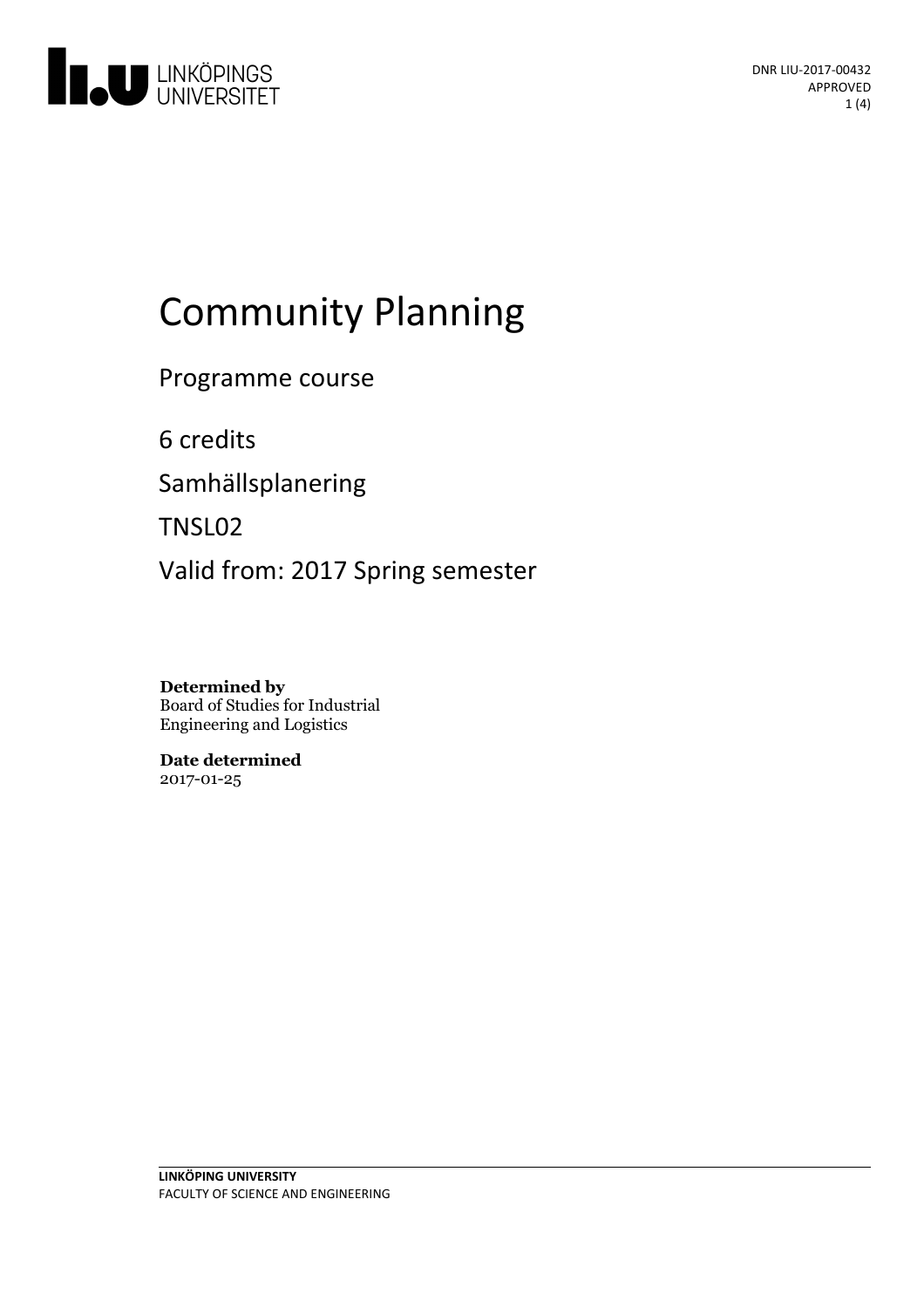# Main field of study

No Main Field of Study

#### Course level

First cycle

#### Advancement level

 $G_1X$ 

#### Course offered for

Civic Logistics, Bachelor's Programme

#### Entry requirements

Note: Admission requirements for non-programme students usually also include admission requirements for the programme and threshold requirements for progression within the programme, or corresponding.

## Intended learning outcomes

The purpose of the course is to bring basic knowledge of community planning.<br>After participating, the student will have some understanding of

- the history of community planning
- the legislations of community planning
- physical plans as region plan, land use plan and urban plan
- the planning of roads and rail
- the gruondwork for the plans
- the process of planning with consultations and environmental impact assessments

#### Course content

The historical development of the society. The structure of community and county, county administrative board, governement, governemental institutions and the European Union. The construcion of laws. The laws of planning and construcions, environement, roads, rail, directives from European Union and international conventions. Region plans and regional development plans. Land use plans and urban plans. Goundworks for the plans. Protected areas according to the law of environment and cultural preservation. Analysis of places and market establishments. The process of planning with aspects of democracy, environment impact assessments and stratical environmental assignments.

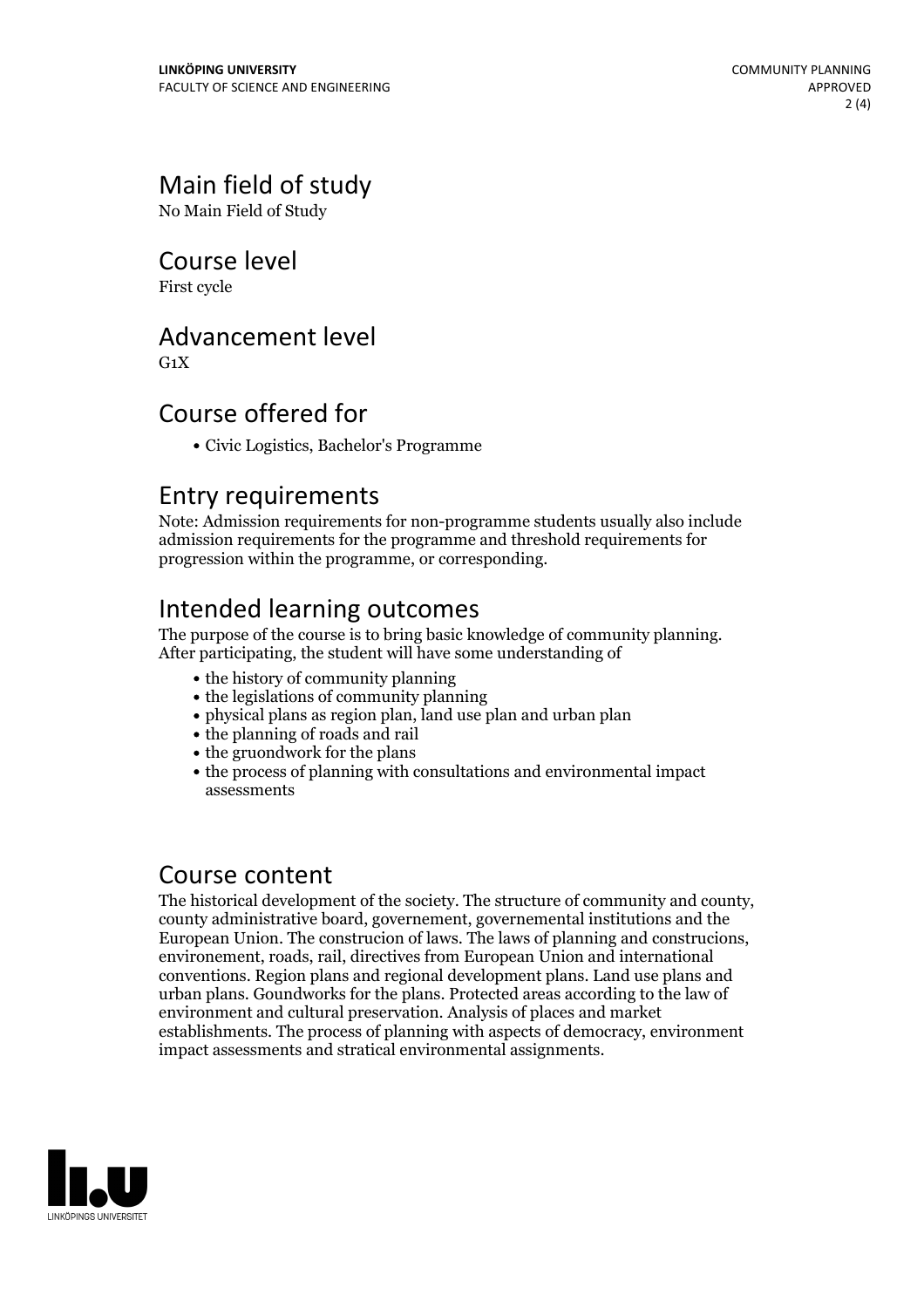## Teaching and working methods

The education is given as lesctures and seminars

#### Examination

| TEN1 | Written examination | 5 credits | U, 3, 4, 5 |
|------|---------------------|-----------|------------|
| UPG2 | Hand-in assignments | 1 credits | U.G        |

## Grades

Four-grade scale, LiU, U, 3, 4, 5

# Other information

*Supplementary courses:* Courses in logistic and planning in year 2 and 3 of the program.

## Department

Institutionen för teknik och naturvetenskap

# Director of Studies or equivalent

Erik Bergfeldt

#### Examiner

Kristina Trygg

#### Course website and other links

<http://www2.itn.liu.se/utbildning/kurs/index.html?coursecode=TNSL02>

## Education components

Preliminary scheduled hours: 46 h Recommended self-study hours: 114 h

#### Course literature

Meddelas separat.